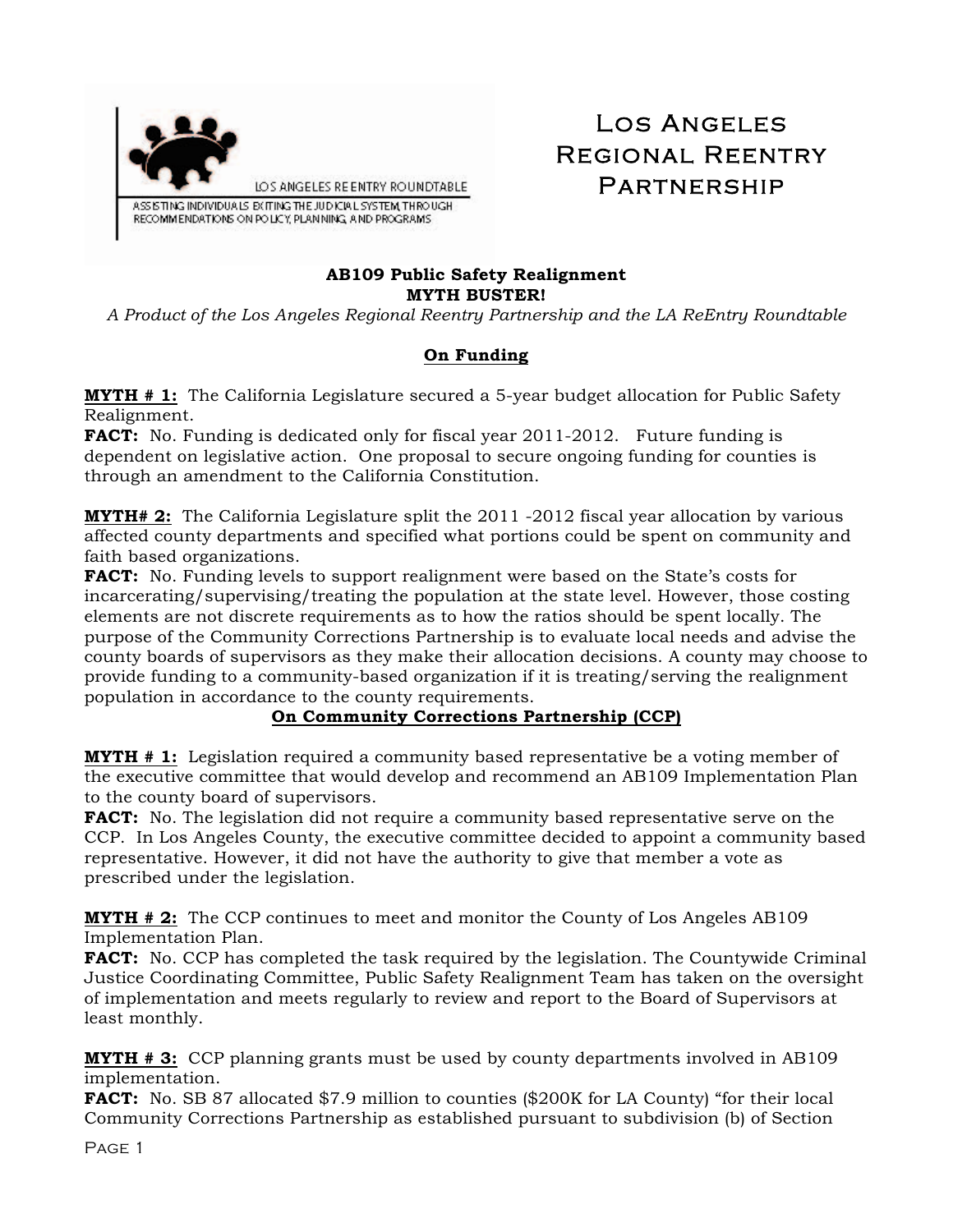1230 of the Penal Code, for the purpose of assisting each county's CCP with the development of the CCP's plan to implement AB 109." There is no other direction given to counties about the utilization of these funds. There is no specified deadline by which the CCP planning grants must be expended.

## **On Custody**

**MYTH #1:** State prisoners will be released early to counties starting October 1, 2011. **FACT:** No. In reality, no inmates in prison on or after October 1, 2011 will be transferred to local jurisdiction prior to their release date as a result of realignment.

**MYTH # 2:** Only persons sentenced to three years or less for felonies are eligible to go to county jail.

**FACT:** No. All qualifying persons sentenced pursuant to PC 1170(h), regardless of sentence length, go to county jail or other local disposition as ordered by the court.

**MYTH # 3:** When N3 population gets released from county jail, they automatically go on local parole or probation.

**FACT:** No. All qualifying persons sentenced pursuant to PC 1170(h), regardless of sentence length, go to county jail or other local disposition as ordered by the court and may be subject to local county supervision.

### **On Supervision and Revocation**

**MYTH #1:** Effective October 1, 2011 all active parolees in the community will be supervised by LA County Probation.

**FACT:** No. CDCR continues to have jurisdiction over all people who are on parole prior to the implementation date of October 1, 2011.

**MYTH #2:** People getting released from prison on or after October 1 that are the 3N population will now be on probation not parole.

**FACT:** No. Postrelease community supervision (PRCS) is the term used to define people being released from state prison who will be the responsibility of a LA County Probation rather than state parole upon their release into the community.

**MYTH #3:** Upon completion of a jail sentence there is a period of automatic mandatory supervision for a felony sentenced to county jail under Section 1170(h).

**FACT:** No. Persons sentenced under Section 1170(h) to county jail do not have an automatic supervision tail upon their release from jail – unlike those who serve time in state prison. However, the court may order a period of mandatory supervision as part of its sentence imposed. This period of mandatory supervision will be implemented by the County Probation Department.

**MYTH #4:** Flash incarceration can only be used once during the duration of community supervision.

**FACT:** No. There is not an aggregate limit on the use of flash incarceration over the supervision period; therefore, flash incarceration can be utilized as long as time remains in the total supervision period.

**MYTH #5:** Violation of postrelease community supervision is an automatic return to custody.